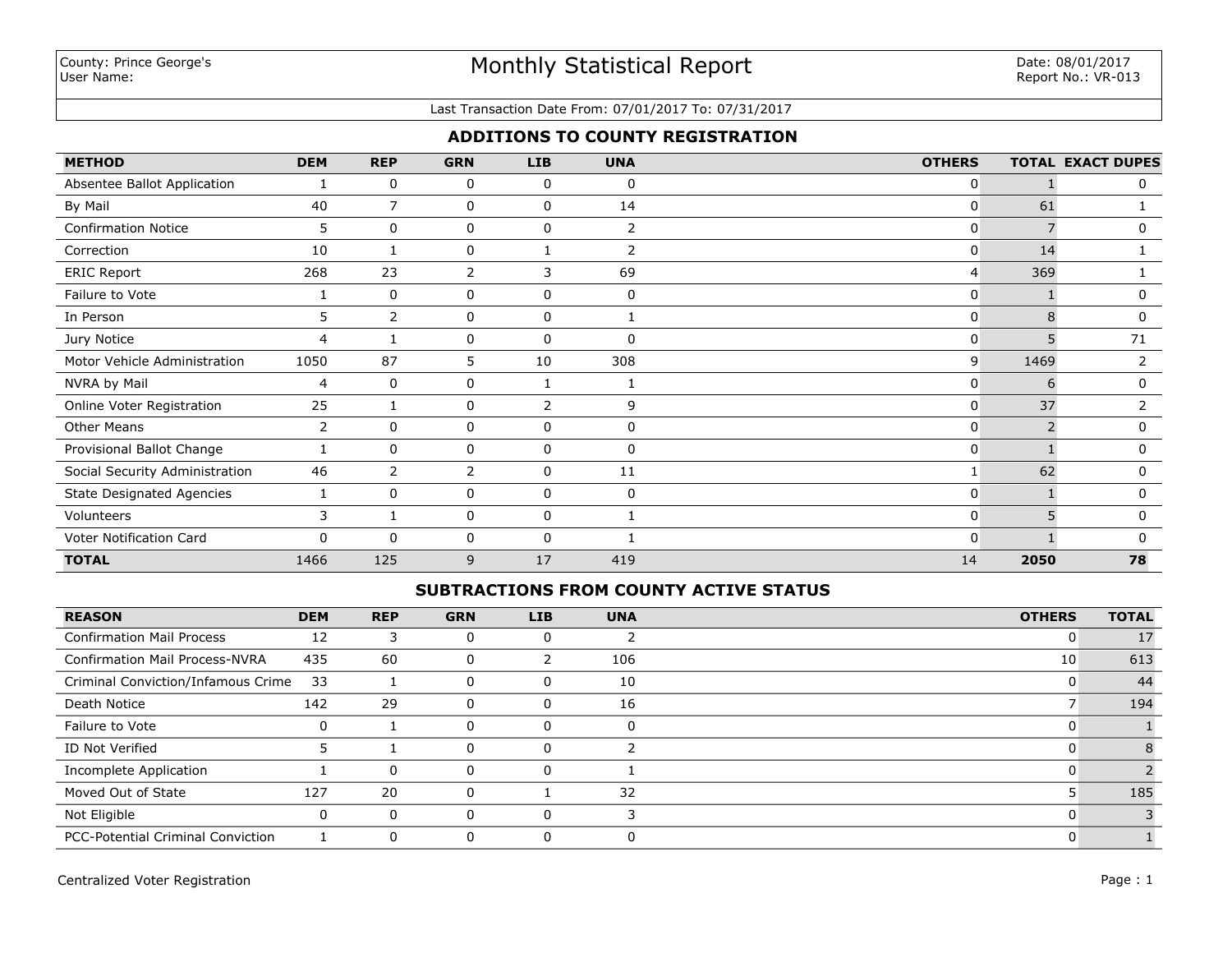| County: Prince George's<br>User Name: | <b>Monthly Statistical Report</b> |              |    |      |        |                                                       |       | Date: 08/01/2017<br>Report No.: VR-013 |
|---------------------------------------|-----------------------------------|--------------|----|------|--------|-------------------------------------------------------|-------|----------------------------------------|
|                                       |                                   |              |    |      |        | Last Transaction Date From: 07/01/2017 To: 07/31/2017 |       |                                        |
| Voter Request                         |                                   | <sup>0</sup> |    | 0    | 0      |                                                       |       |                                        |
| Duplicate/Merged                      |                                   |              |    | 0    |        |                                                       |       | 10                                     |
| County Transfer Out                   | -1110                             | $-122$       | -8 | $-7$ | $-254$ |                                                       | $-17$ | $-1518$                                |
| <b>TOTAL</b>                          | 1875                              | 237          |    | 10   | 429    |                                                       | 39    | 2598                                   |

# **AFFILIATION CHANGES**

| <b>CHANGE</b> | <b>DEM</b>               | <b>REP</b>    | <b>GRN</b> | <b>LIB</b> | <b>UNA</b> | <b>OTHERS</b> | <b>TOTAL</b> |
|---------------|--------------------------|---------------|------------|------------|------------|---------------|--------------|
| From          | 164                      | 46            |            |            | 56         | 29            | 300          |
| To            | $\overline{\phantom{a}}$ | $\sim$ $\sim$ |            | ∸          | 166        |               | 300          |
| <b>TOTAL</b>  | $-85$                    | --            |            |            | 110        | $-25$         |              |

## **CURRENT ACTIVE REGISTRATION**

| <b>ACTIVITY</b>              | <b>DEM</b> | <b>REP</b> | <b>GRN</b> | LIB  | <b>UNA</b> | <b>OTHERS</b> | <b>TOTAL</b>   |
|------------------------------|------------|------------|------------|------|------------|---------------|----------------|
| BEGINNING OF REPORT          | 457583     | 42428      | 1044       | 1560 | 65663      | 11843         | 580121         |
| ADDITIONS $(+)$              | 1466       | 125        | 9          | 17   | 419        | 14            | 2050           |
| REINSTATED (+)               | 57         |            |            |      | 17         |               | 80             |
| CANCELLED (-)                | $-321$     | $-53$      | 0          | $-1$ | -66        | $-12$         | $-453$         |
| COUNTY TRANSFER OUT (-)      | $-1110$    | $-122$     | -8         | $-7$ | $-254$     | $-17$         | $-1518$        |
| AFFILIATION CHANGES (+ OR -) | $-85$      | -9         |            |      | 110        | $-25$         | $\overline{0}$ |
| * INACTIVATED (-)            | $-437$     | $-61$      | $\Omega$   | $-2$ | $-106$     | $-10$         | $-616$         |
| $*$ REACTIVATED $(+)$        | 112        | 6          | 0          |      |            |               | 127            |
| <b>END OF REPORT TOTALS</b>  | 457265     | 42317      | 1049       | 1576 | 65790      | 11794         | 579791         |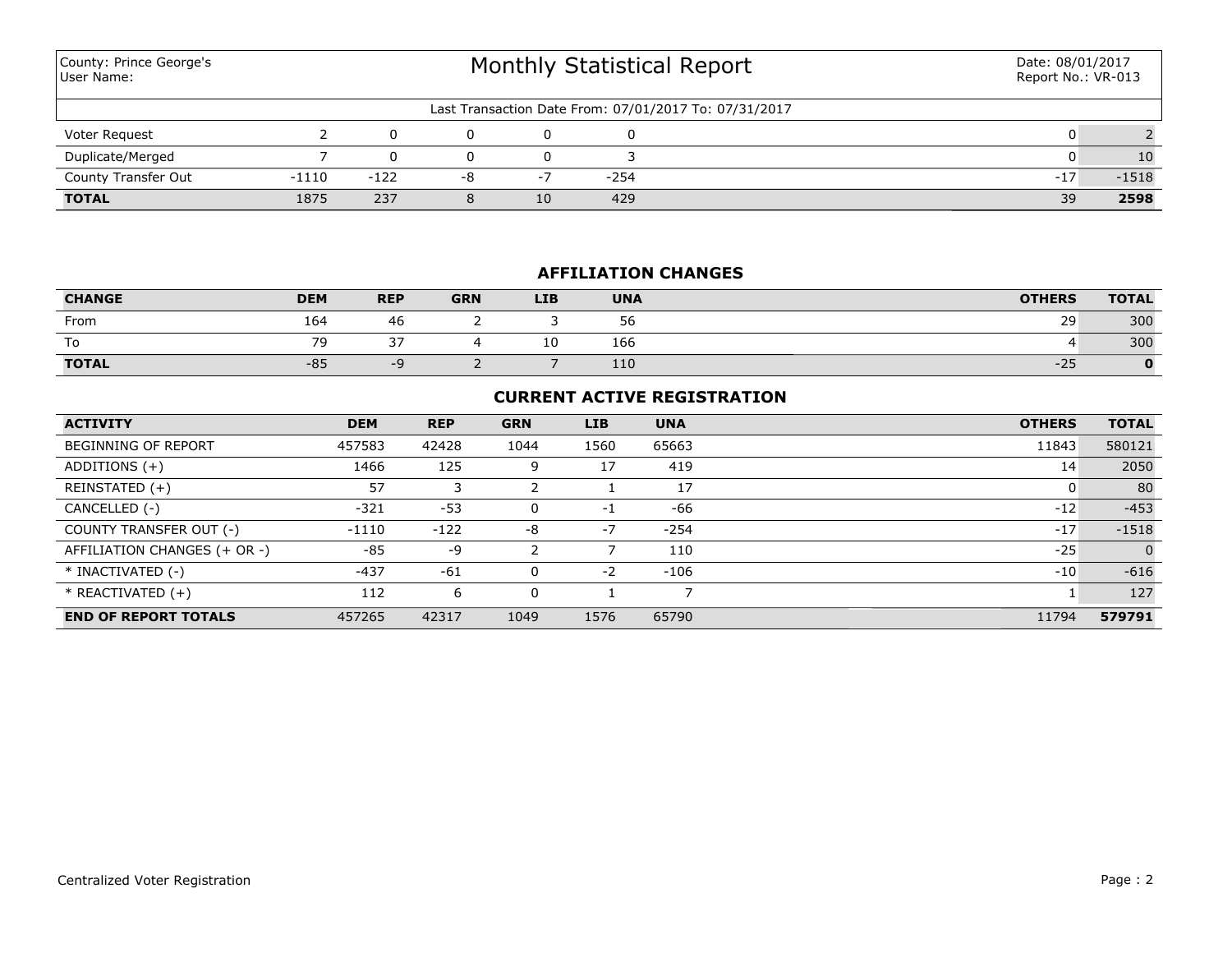#### Last Transaction Date From: 07/01/2017 To: 07/31/2017

### **INACTIVE REGISTRATION**

### **SUBTRACTIONS FROM COUNTY INACTIVE STATUS**

| <b>REASON</b>                      | <b>DEM</b>   | <b>REP</b> | <b>GRN</b>  | <b>LIB</b> | <b>UNA</b> | <b>OTHERS</b>  | <b>TOTAL</b>   |
|------------------------------------|--------------|------------|-------------|------------|------------|----------------|----------------|
| By Mail                            | 3            |            | 0           | 0          |            | 0              | 5              |
| <b>Confirmation Mail Process</b>   | 12           |            | 0           | 0          | 2          | 0              | 15             |
| <b>Confirmation Notice</b>         | 3            |            | 0           | 0          | 0          | 0              | $\overline{4}$ |
| Criminal Conviction/Infamous Crime | $\mathbf{2}$ | 0          | 0           | 0          | 0          | $\mathbf{0}$   | $\overline{2}$ |
| Death Notice                       | 3            | 0          | 0           | 0          | 0          | 0              | 3              |
| <b>ERIC Report</b>                 | 43           | 3          | 0           | 0          | 0          | $\mathbf{0}$   | 46             |
| In Person                          |              | 0          | 0           | 0          | 0          | $\mathbf{0}$   |                |
| Motor Vehicle Administration       | 61           | 3          | 0           |            | 4          | $\mathbf{0}$   | 69             |
| Moved Out of State                 | 130          | 9          | $\mathbf 0$ | 0          | 22         | $\overline{2}$ | 163            |
| Not Eligible                       |              | 0          | 0           | 0          | 0          | 0              |                |
| Online Voter Registration          | $\mathbf{2}$ | 0          | 0           | 0          | 0          | $\mathbf{0}$   | $\overline{2}$ |
| Duplicate/Merged                   |              | 0          | 0           | 0          | 0          | 0              |                |
| County Transfer Out                | $-29$        | -6         | $-1$        | 0          | $-12$      | $-1$           | $-49$          |
| <b>TOTAL</b>                       | 291          | 24         |             |            | 41         | 3              | 361            |

## **CURRENT INACTIVE REGISTRATION**

| <b>ACTIVITY</b>              | <b>DEM</b> | <b>REP</b> | <b>GRN</b> | <b>LIB</b> | <b>UNA</b> | <b>OTHERS</b> | <b>TOTAL</b>   |
|------------------------------|------------|------------|------------|------------|------------|---------------|----------------|
| <b>BEGINNING OF REPORT</b>   | 22753      | 2238       | 53         | 89         | 3958       | 758           | 29849          |
| $*$ INACTIVATED $(+)$        | 437        | 61         |            |            | 106        | 10            | 616            |
| *REACTIVATED (-)             | $-113$     | -8         |            | $-1$       | -5         |               | $-127$         |
| COUNTY TRANSFER OUT (-)      | $-29$      | -6         | нī         |            | $-12$      | -1            | $-49$          |
| AFFILIATION CHANGES (+ OR -) |            | 0          |            |            | 0          |               | $\Omega$       |
| CANCELLED FROM INACTIVE (-)  | $-149$     | -10        |            |            | $-24$      | -2            | $-185$         |
| PENDING FROM INACTIVE (-)    |            | $\Omega$   |            |            | 0          |               | $\overline{0}$ |
| <b>TOTAL INACTIVE</b>        | 22899      | 2275       | 52         | 90         | 4023       | 765           | 30104          |

## **ACTIVE AND INACTIVE REGISTRATION TOTAL REGISTRATION RECORDS**

| <b>ACTIVITY</b> | <b>DEM</b> | <b>REP</b> | <b>GRN</b> | <b>LIB</b> | <b>UNA</b> |  | <b>OTHERS</b> | <b>TOTAL</b> |
|-----------------|------------|------------|------------|------------|------------|--|---------------|--------------|
|                 |            |            |            |            |            |  |               |              |

Centralized Voter Registration Page : 3